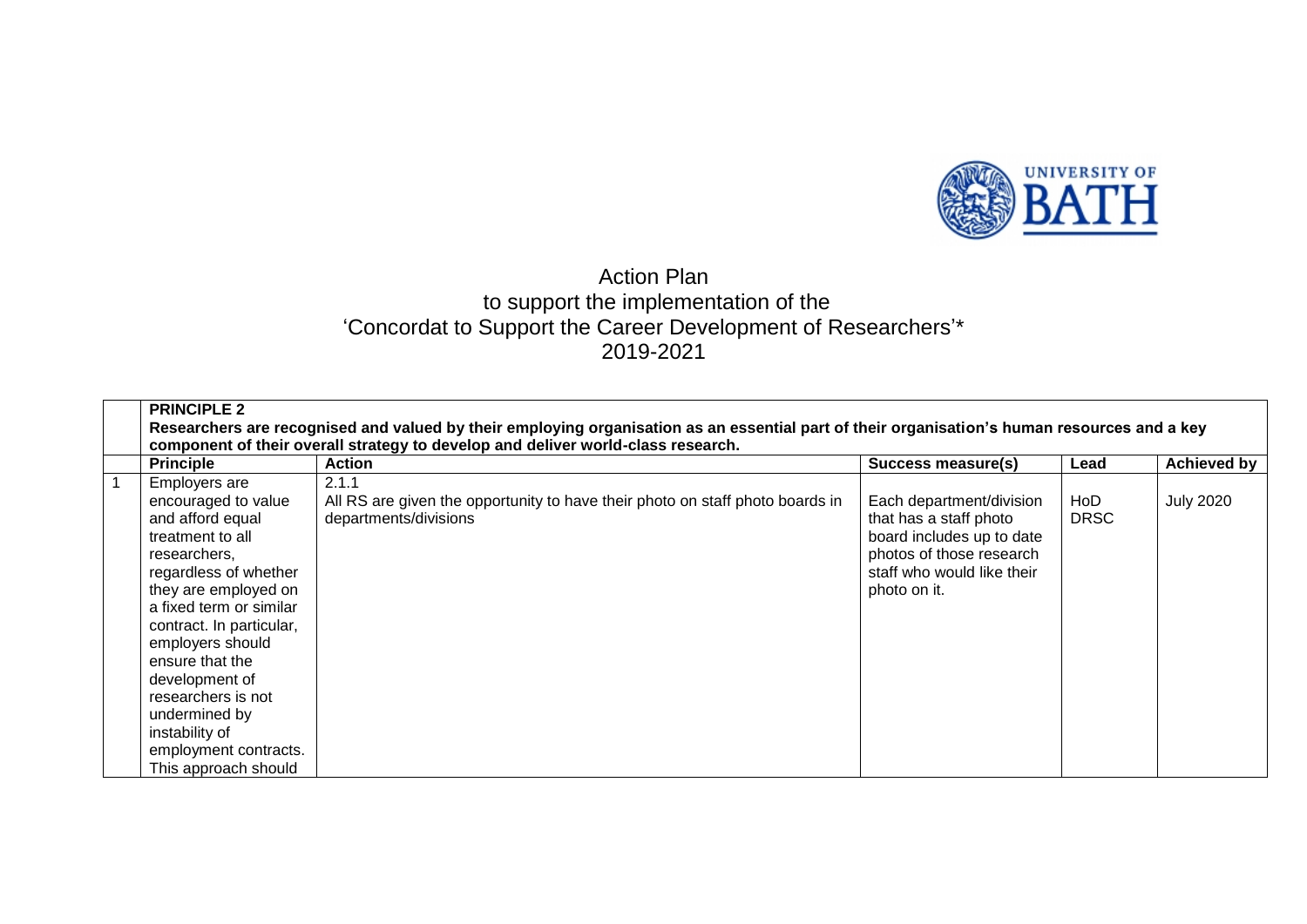| be embedded<br>throughout all<br>departmental<br>structures and<br>systems.                                                                                                                                                                                                                                                                                                                                                                                                                                                                                                                                                                                                            |                                                                                                                                                                                                                                                                                                                                                                                                                                             |                                                                                                                                                                                                                                                                                       |                                                          |                  |
|----------------------------------------------------------------------------------------------------------------------------------------------------------------------------------------------------------------------------------------------------------------------------------------------------------------------------------------------------------------------------------------------------------------------------------------------------------------------------------------------------------------------------------------------------------------------------------------------------------------------------------------------------------------------------------------|---------------------------------------------------------------------------------------------------------------------------------------------------------------------------------------------------------------------------------------------------------------------------------------------------------------------------------------------------------------------------------------------------------------------------------------------|---------------------------------------------------------------------------------------------------------------------------------------------------------------------------------------------------------------------------------------------------------------------------------------|----------------------------------------------------------|------------------|
| $\mathfrak{B}$<br>Research managers<br>should be required to<br>participate in active<br>performance<br>management,<br>including career<br>development<br>guidance,<br>and supervision of<br>those who work in their<br>teams. Employers<br>should ensure that<br>research<br>managers are made<br>aware of, and<br>understand<br>their responsibilities for<br>the management<br>of researchers and<br>should provide training<br>opportunities, including<br>equality and diversity<br>training, to support<br>research managers in<br>doing this. Institutions<br>will wish to consider<br>how research<br>managers'<br>performance in these<br>areas is developed,<br>assessed and | 2.3.1<br>Support PIs in their management practice by creating a number of short best<br>practice signposting documents including:<br>Recruitment/Interviews<br>Induction<br>Management<br>$\overline{\phantom{a}}$<br>Mental Health support<br>$\blacksquare$<br><b>Setting/Managing Expectations</b><br>$\overline{\phantom{a}}$<br><b>Career Conversations</b><br>$\sim$<br>Getting experience and recognition for Teaching & Supervision | Signposting documents<br>have been developed and<br>are widely accessible on<br>webpage<br>Signposting documents<br>have been circulated to<br>Pls (via HoDs) and RS as<br>well as through all<br>available communication<br>channels (website, twitter,<br>newsletters/staff digest) | <b>ASDM</b><br><b>RCDA</b><br><b>LODM</b><br><b>SHWM</b> | <b>July 2020</b> |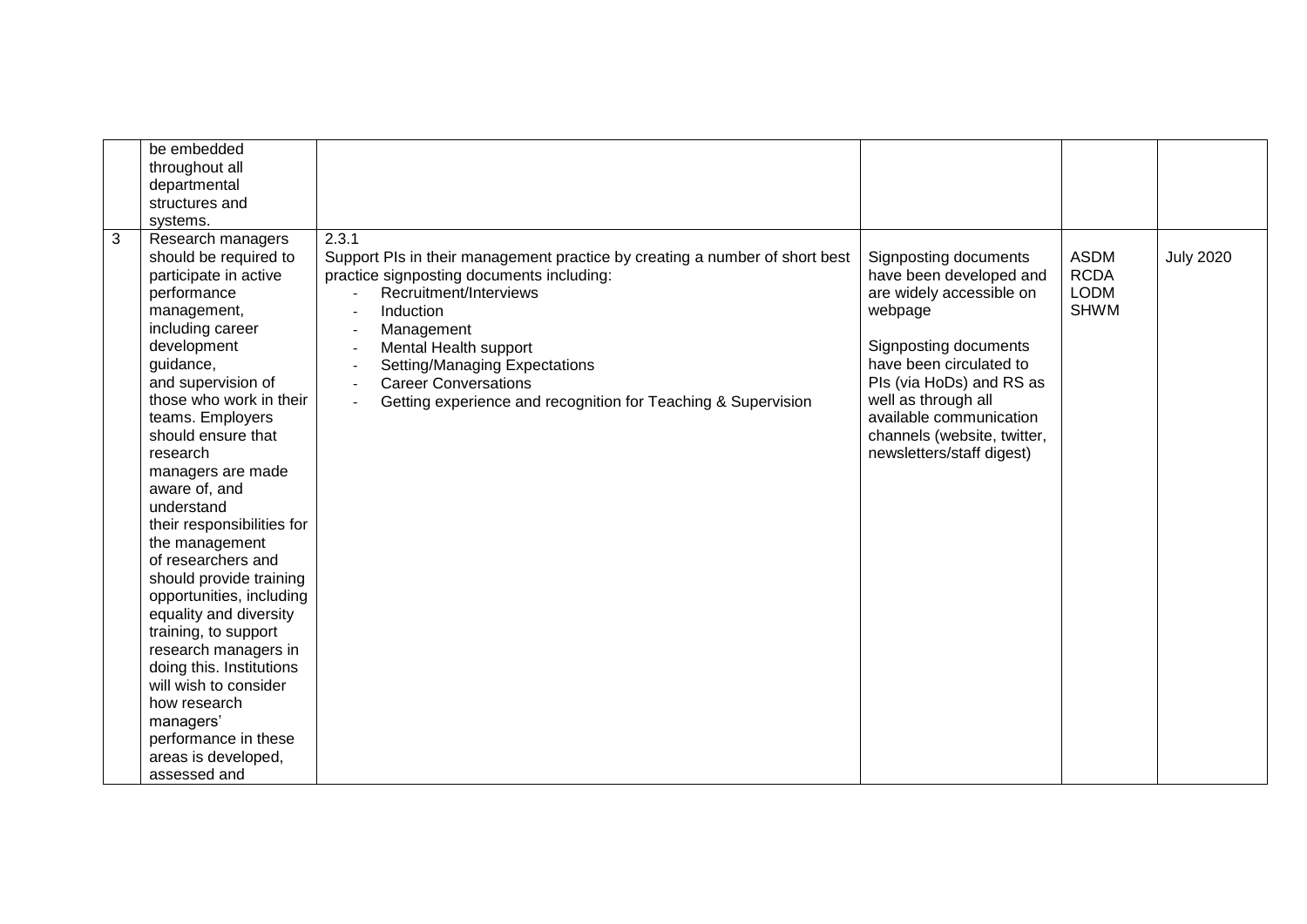|                | rewarded,                |                                                                                                                                      |                             |             |             |
|----------------|--------------------------|--------------------------------------------------------------------------------------------------------------------------------------|-----------------------------|-------------|-------------|
|                | and how effectively      |                                                                                                                                      |                             |             |             |
|                | this supports good       |                                                                                                                                      |                             |             |             |
|                | research                 |                                                                                                                                      |                             |             |             |
|                | management.              |                                                                                                                                      |                             |             |             |
| 6              | Researchers need to      | 2.6.1                                                                                                                                |                             |             |             |
|                | be offered               | Advertise fellowship writing support provided by RIS                                                                                 | RS included on all relevant | <b>HRGD</b> | December    |
|                | opportunities to         |                                                                                                                                      | emails by RIS               |             | 2019        |
|                | develop their own        |                                                                                                                                      |                             |             |             |
|                | careers as well as       | 2.6.2                                                                                                                                |                             |             |             |
|                | having access to         | Consider implementation of additional initiatives to support RS developing                                                           | Decision made on support    | <b>ADRs</b> | March 2020  |
|                | additional pay           | Fellowship applications e.g. cohort based programmes                                                                                 | going forward and if        | <b>PVCR</b> |             |
|                | progression.             |                                                                                                                                      | needed responsibilities for | <b>ASDM</b> |             |
|                | Promotion                |                                                                                                                                      | implementation allocated    | <b>RDM</b>  |             |
|                | opportunities should     |                                                                                                                                      |                             |             |             |
|                | be transparent,          | 2.6.3                                                                                                                                |                             |             |             |
|                | effectively              | Run annual workshop on how to write grant proposals to give RS                                                                       | Course is fully booked,     | <b>HRGD</b> | February    |
|                | communicated and         | opportunity to                                                                                                                       | evaluated after delivery    |             | 2020        |
|                | open to all staff. It is |                                                                                                                                      | and content changed if      |             |             |
|                | helpful if clear career  |                                                                                                                                      | needed for next delivery    |             |             |
|                | frameworks for early     |                                                                                                                                      |                             |             |             |
|                | stage researchers        |                                                                                                                                      |                             |             |             |
|                | are outlined in          |                                                                                                                                      |                             |             |             |
|                | organisational HR        |                                                                                                                                      |                             |             |             |
|                | strategies.              |                                                                                                                                      |                             |             |             |
|                |                          |                                                                                                                                      |                             |             |             |
|                | <b>PRINCIPLE 3</b>       |                                                                                                                                      |                             |             |             |
|                |                          | Researchers are equipped and supported to be adaptable and flexible in an increasingly diverse, mobile, global research environment. |                             |             |             |
| $\overline{1}$ | It is recognised that    | 3.1.1                                                                                                                                |                             |             |             |
|                | positions of permanent   | Redeveloping the University Code of Practice for Employment of Research                                                              | CoP has been updated        | ASDM,       | August 2020 |
|                | employment are           | Staff (CoP) to make it more user friendly and to ensure that it aligns with the                                                      | and published via various   | <b>RSWG</b> |             |
|                | limited in the UK        | updated Concordat to Support the Career Development for Researchers.                                                                 | routes.                     |             |             |
|                | research and             | The CoP will be co-developed with the RSWG and ADRs                                                                                  |                             |             |             |
|                | academic communities     |                                                                                                                                      | In CROS 2021 50% of RS      | CoP         |             |
|                | and that not all         |                                                                                                                                      | are aware that CoP exists   | endorsed    |             |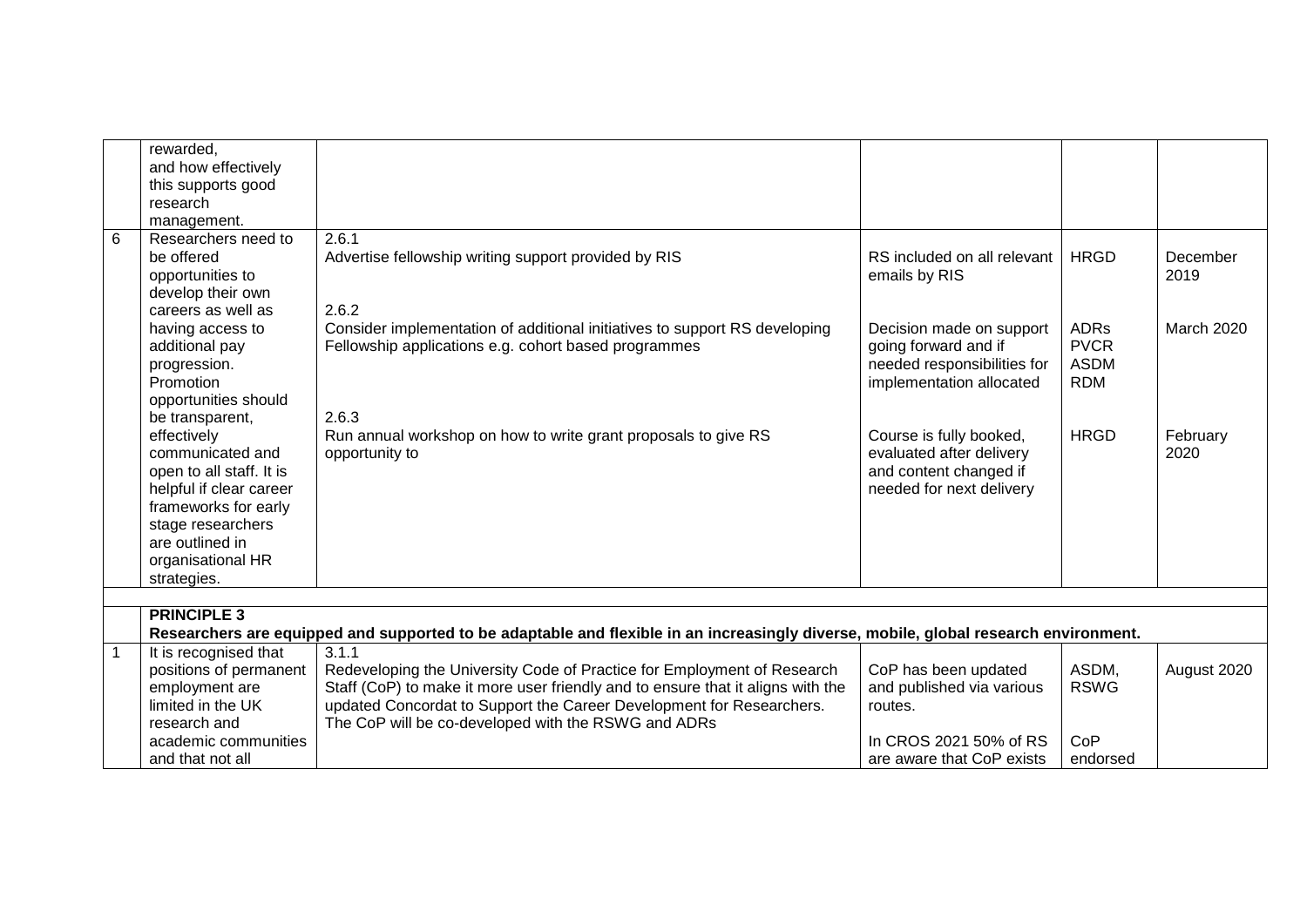|                | researchers will be          |                                                                              |                                | by URC      |                  |
|----------------|------------------------------|------------------------------------------------------------------------------|--------------------------------|-------------|------------------|
|                | able to obtain such a        |                                                                              |                                |             |                  |
|                | position. It is,             |                                                                              |                                |             |                  |
|                | therefore, imperative        |                                                                              |                                |             |                  |
|                | that researcher              |                                                                              |                                |             |                  |
|                | positions in the UK are      |                                                                              |                                |             |                  |
|                | attractive in                |                                                                              |                                |             |                  |
|                | themselves                   |                                                                              |                                |             |                  |
|                | (and not, for example,       |                                                                              |                                |             |                  |
|                | solely as potential          |                                                                              |                                |             |                  |
|                | stepping stones to           |                                                                              |                                |             |                  |
|                | permanent academic           |                                                                              |                                |             |                  |
|                | positions). This             |                                                                              |                                |             |                  |
|                | requires that they           |                                                                              |                                |             |                  |
|                | provide career               |                                                                              |                                |             |                  |
|                | development which is         |                                                                              |                                |             |                  |
|                | comparable to, and           |                                                                              |                                |             |                  |
|                | competitive with, other      |                                                                              |                                |             |                  |
|                | employment sectors.          |                                                                              |                                |             |                  |
| $\overline{5}$ | Researchers benefit          | 3.5.1                                                                        |                                |             |                  |
|                | from clear systems           | Develop decision tree style guidance to help staff understand whether or not | Guidance developed and         | <b>RIS</b>  | March 2020       |
|                | that help them to plan       | they are eligible to apply for certain funding in a certain role             | published on webpage           |             |                  |
|                | their career                 |                                                                              |                                |             |                  |
|                | development.                 |                                                                              | Guidance advertised via        |             |                  |
|                | <b>Employers and funding</b> |                                                                              | all appropriate channels.      |             |                  |
|                | bodies should assist         | 3.5.2                                                                        |                                |             |                  |
|                | researchers to make          | Publish case studies of RS who have applied for funding while at the         | Case studies published on      | <b>PVCR</b> | <b>July 2020</b> |
|                | informed choices             | University of Bath                                                           | webpage                        | <b>HRGD</b> |                  |
|                | about their career           |                                                                              |                                | <b>HRII</b> |                  |
|                | progression by               |                                                                              |                                |             |                  |
|                | ensuring that their own      |                                                                              | 80% of RS who take part        | <b>ASDM</b> | August 2020      |
|                | policies and processes       |                                                                              | in consultation to explore if  |             |                  |
|                | for promotion and            |                                                                              | 3.5.1 and 3.5.2 provide        |             |                  |
|                | reward are transparent       |                                                                              | increased clarity on the       |             |                  |
|                | and clearly stated and       |                                                                              | process of determining         |             |                  |
|                | that all researchers are     |                                                                              | eligibility agree that it does |             |                  |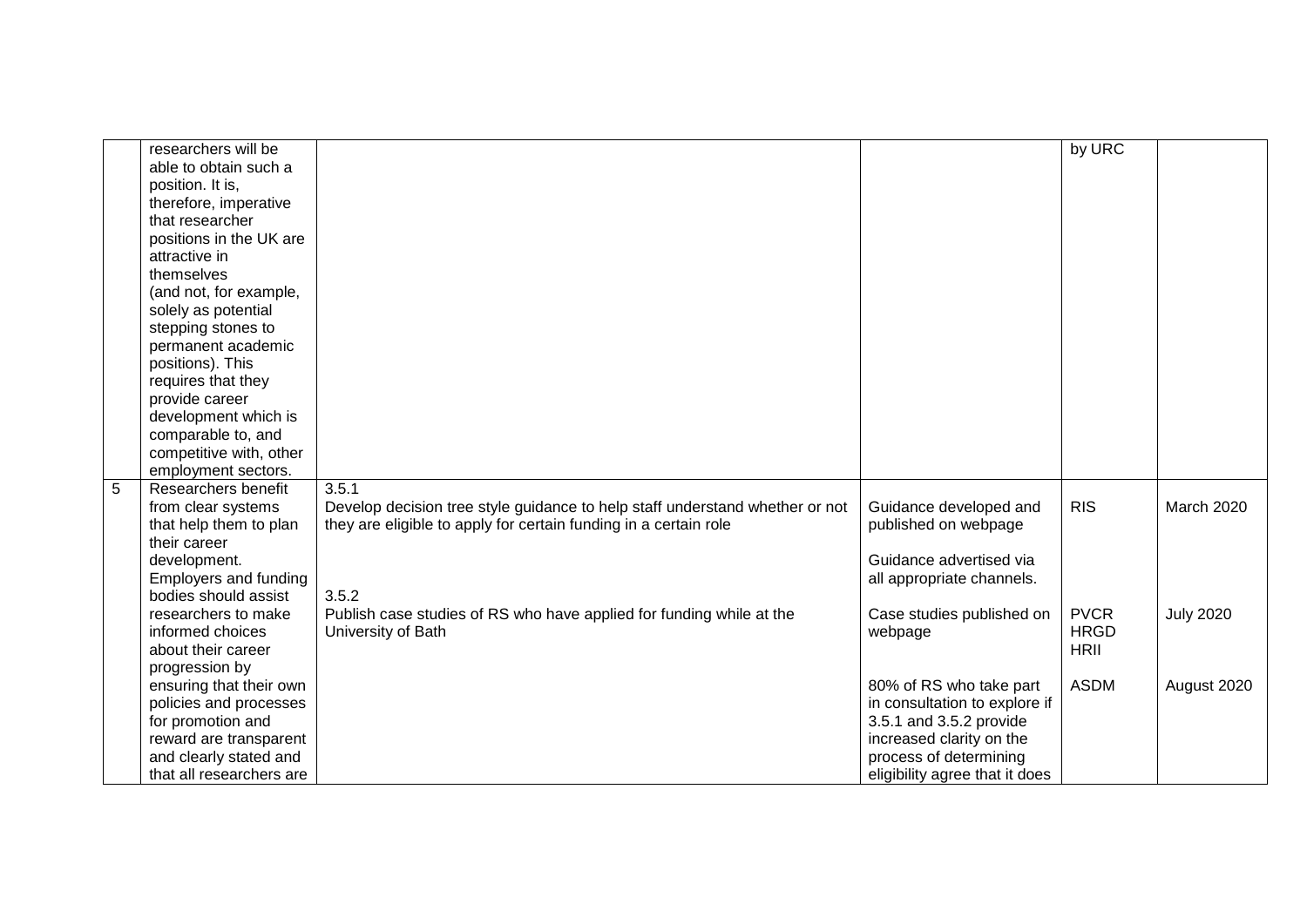|   | aware of local and<br>national career<br>development                                                                                                                                                                                                                                                                                                                                                                                                                                                         |                                                                                                                                                                |                                                                                                                                                                                                                                                      |                            |                   |
|---|--------------------------------------------------------------------------------------------------------------------------------------------------------------------------------------------------------------------------------------------------------------------------------------------------------------------------------------------------------------------------------------------------------------------------------------------------------------------------------------------------------------|----------------------------------------------------------------------------------------------------------------------------------------------------------------|------------------------------------------------------------------------------------------------------------------------------------------------------------------------------------------------------------------------------------------------------|----------------------------|-------------------|
|   | strategies.                                                                                                                                                                                                                                                                                                                                                                                                                                                                                                  |                                                                                                                                                                |                                                                                                                                                                                                                                                      |                            |                   |
| 6 | Employers should<br>provide a planned<br>induction programme<br>for researchers, on<br>appointment to<br>a research post, to<br>ensure early<br>effectiveness<br>through the<br>understanding of the<br>organisation and its<br>policies and<br>procedures. They<br>should also ensure<br>that research<br>managers provide<br>effective research<br>environments for the<br>training and<br>development of<br>researchers and<br>encourage them<br>to maintain or start<br>their continuous<br>professional | 3.5.6<br>Share examples of good practice on how to have an induction to<br>department/division for all staff                                                   | Examples shared via<br>email with DRSC, HoDs<br>and DCs<br>% of RS who been offered<br>a departmental induction<br>increased from 56% to<br>70% as measured by<br><b>CROS 2023</b><br>(starters after introduction<br>of good practice<br>documents) | <b>ASDM</b><br><b>RSWG</b> | October<br>2020   |
| 8 | development.<br>Employers also should                                                                                                                                                                                                                                                                                                                                                                                                                                                                        | 3.8.1                                                                                                                                                          |                                                                                                                                                                                                                                                      |                            |                   |
|   | provide a specific<br>career development<br>strategy for                                                                                                                                                                                                                                                                                                                                                                                                                                                     | Update careers conversation guide to include advise on how to have honest<br>conversations about what is required for next steps, job prospects in<br>academia | Guide has been updated<br>and circulated to PIs                                                                                                                                                                                                      | <b>RCDA</b>                | <b>March 2020</b> |
|   | researchers at all                                                                                                                                                                                                                                                                                                                                                                                                                                                                                           |                                                                                                                                                                | News item on webpage                                                                                                                                                                                                                                 |                            |                   |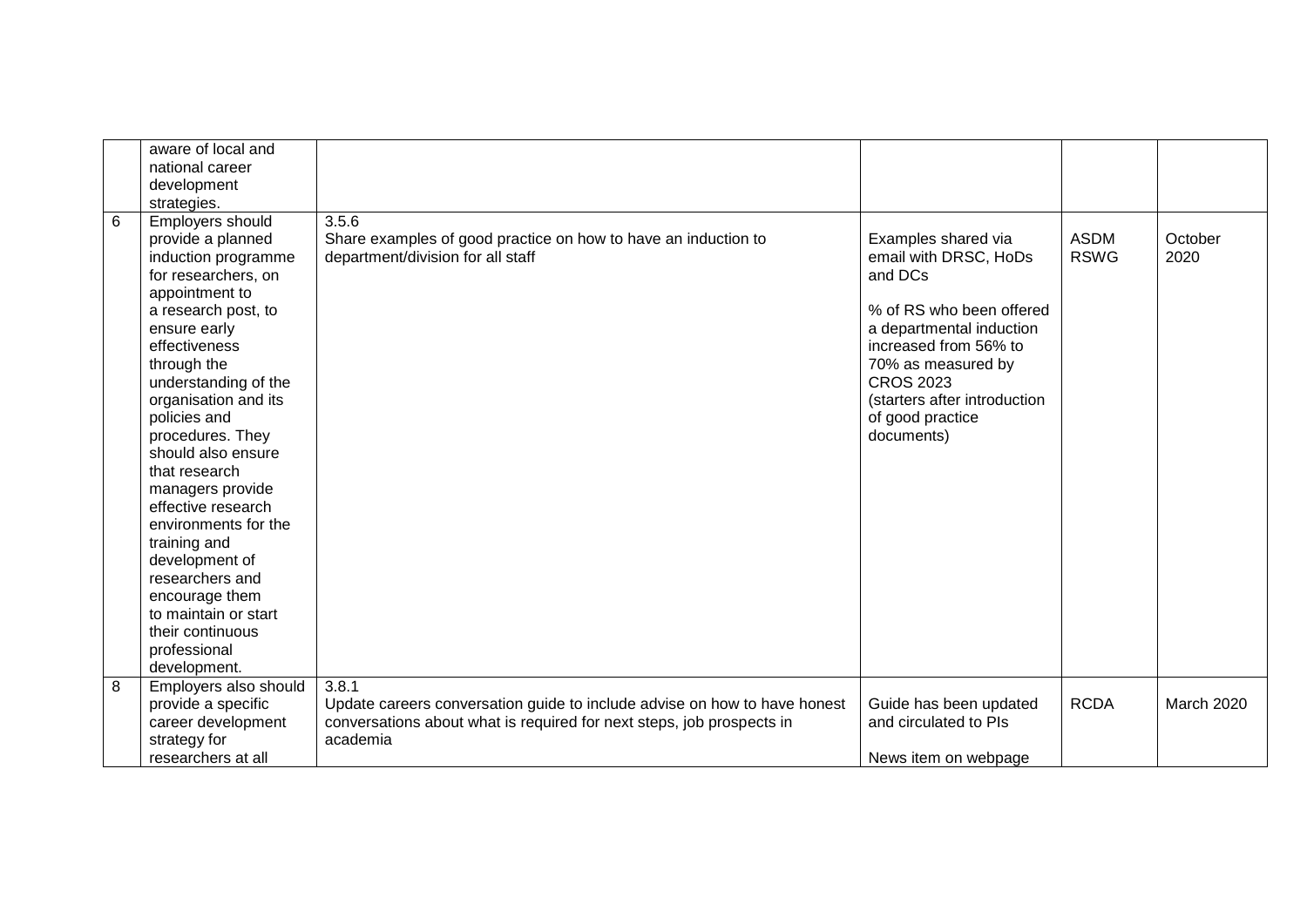|    | stages of their career,  |                                                                                                                                                  | about guide                |             |                   |
|----|--------------------------|--------------------------------------------------------------------------------------------------------------------------------------------------|----------------------------|-------------|-------------------|
|    | regardless of their      |                                                                                                                                                  |                            |             |                   |
|    | contractual              |                                                                                                                                                  | 70% of PIs consulted feel  |             |                   |
|    | situation, which should  |                                                                                                                                                  | the guide provided useful  |             |                   |
|    | include the availability |                                                                                                                                                  | advice on how to conduct   |             |                   |
|    | of mentors involved in   |                                                                                                                                                  | a careers conversation.    |             |                   |
|    | providing support and    |                                                                                                                                                  |                            |             |                   |
|    | guidance for the         |                                                                                                                                                  | % of RS who have           |             |                   |
|    | personal and             |                                                                                                                                                  | knowledge of future career |             |                   |
|    | professional             |                                                                                                                                                  | options available to them  |             |                   |
|    | development of           |                                                                                                                                                  | has risen from 51% to      |             |                   |
|    | researchers. All         |                                                                                                                                                  | 60% as measured by         |             |                   |
|    | researchers should be    |                                                                                                                                                  | <b>CROS 2021</b>           |             |                   |
|    | familiar with such       |                                                                                                                                                  |                            |             |                   |
|    | provisions and           |                                                                                                                                                  |                            |             |                   |
|    | arrangements.            |                                                                                                                                                  |                            |             |                   |
|    |                          |                                                                                                                                                  |                            |             |                   |
|    | <b>PRINCIPLE 4</b>       |                                                                                                                                                  |                            |             |                   |
|    |                          | The importance of researchers' personal and career development, and lifelong learning, is clearly recognised and promoted at all stages of their |                            |             |                   |
|    | career.                  |                                                                                                                                                  |                            |             |                   |
| 10 | Researchers should       | 4.10.1                                                                                                                                           |                            |             |                   |
|    | be empowered by          | Remind RS, HoD, PIs that SDPRs can be with staff member other than PI                                                                            | SDPR/careers               | <b>LODM</b> | <b>March 2020</b> |
|    | having                   |                                                                                                                                                  | conversation training and  |             |                   |
|    | a realistic              |                                                                                                                                                  | relevant guidance          |             |                   |
|    | understanding of, and    |                                                                                                                                                  | developed in 2.3.1         |             |                   |
|    | information about, their |                                                                                                                                                  | includes information on    |             |                   |
|    | own career               |                                                                                                                                                  | this                       |             |                   |
|    | development and          | 4.10.2                                                                                                                                           |                            |             |                   |
|    | career direction         | Explore development of a database to collect information from exit                                                                               | Decision made if database  | <b>RCDA</b> | December          |
|    | options as well as       | interviews where research staff go when leaving the University                                                                                   | development would be of    |             | 2020              |
|    | taking personal          |                                                                                                                                                  | benefit                    |             |                   |
|    | responsibility for their |                                                                                                                                                  |                            |             |                   |
|    | choices at the           |                                                                                                                                                  |                            |             |                   |
|    | appropriate times.       |                                                                                                                                                  |                            |             |                   |
|    | <b>Employers should</b>  |                                                                                                                                                  |                            |             |                   |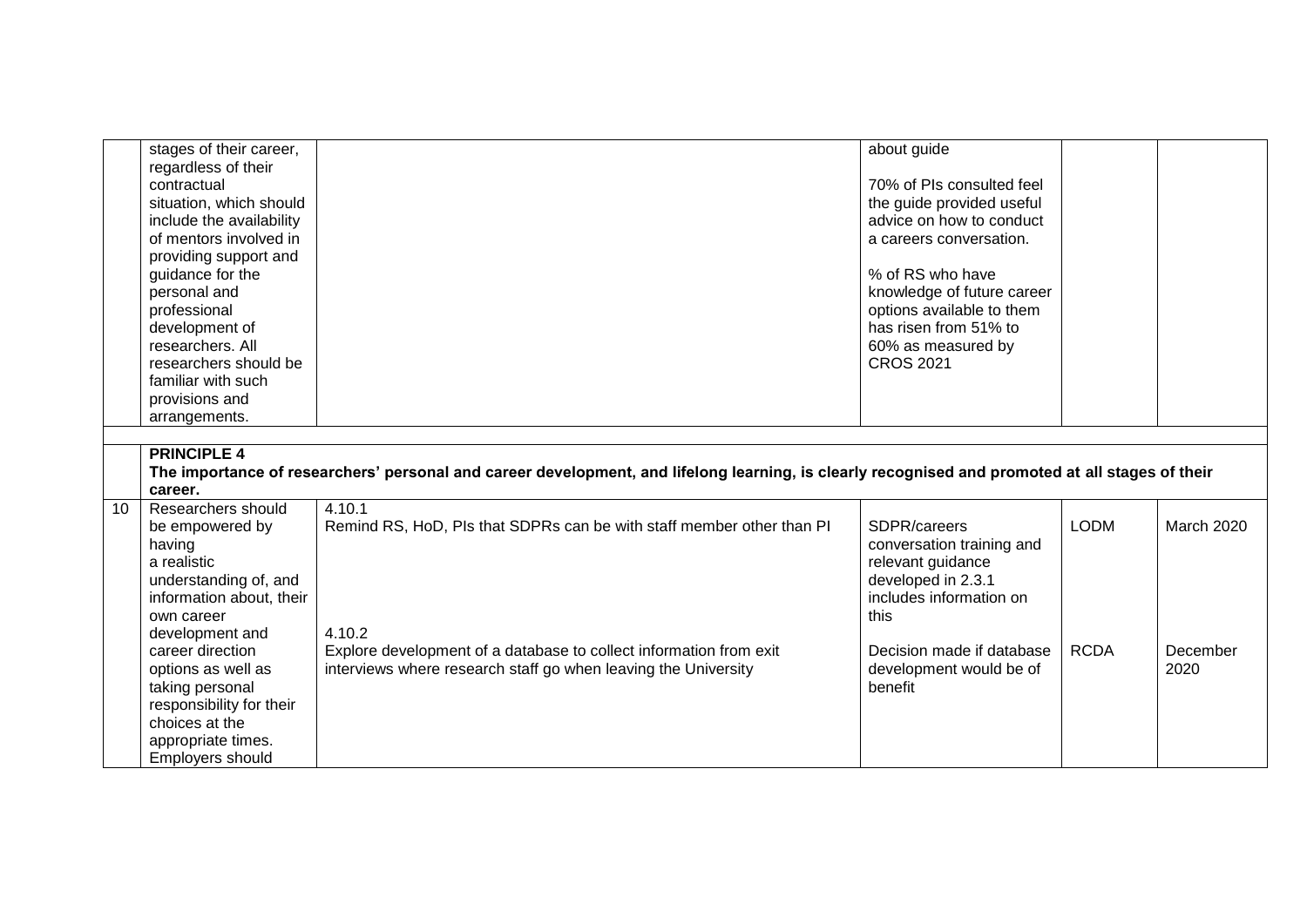|    | introduce appraisal      |                                                                              |                             |             |                  |
|----|--------------------------|------------------------------------------------------------------------------|-----------------------------|-------------|------------------|
|    | systems for all          |                                                                              |                             |             |                  |
|    | researchers for          |                                                                              |                             |             |                  |
|    | assessing their          |                                                                              |                             |             |                  |
|    | professional             |                                                                              |                             |             |                  |
|    | performance on a         |                                                                              |                             |             |                  |
|    | regular basis            |                                                                              |                             |             |                  |
|    | and in a transparent     |                                                                              |                             |             |                  |
|    | manner. It is important  |                                                                              |                             |             |                  |
|    | that researchers have    |                                                                              |                             |             |                  |
|    | access to honest and     |                                                                              |                             |             |                  |
|    | transparent advice on    |                                                                              |                             |             |                  |
|    | their prospects for      |                                                                              |                             |             |                  |
|    | success in their         |                                                                              |                             |             |                  |
|    | preferred career.        |                                                                              |                             |             |                  |
| 11 | Employers will wish to   | 4.11.1                                                                       |                             |             |                  |
|    | ensure that              | Share examples of good practice in departments on systems to provide         | Examples of good practice   | RSWG,       | <b>July 2020</b> |
|    | developmental            | teaching experience with DoT                                                 | have been developed         | <b>ASDM</b> |                  |
|    | activities open to       |                                                                              |                             |             |                  |
|    | researchers include      |                                                                              | Share good practice at      |             |                  |
|    | preparation for          |                                                                              | DoS/T event so DOS/T        |             |                  |
|    | academic practice.       |                                                                              | are aware and can adapt     |             |                  |
|    | Employers should take    |                                                                              | for their department/       |             |                  |
|    | measures to ensure       |                                                                              | division                    |             |                  |
|    | broad recognition of     | 4.11.2                                                                       |                             |             |                  |
|    | CPD schemes from         | Set up a system in department/division (as a result of 4.11.1) that gives RS | Survey of RS and HoD        | <b>DoT</b>  | March 2021       |
|    | other employing          | the opportunity to get teaching experience (if contract allows). This should | shows that 50% of           | DoS         |                  |
|    | organisations as         | include:                                                                     | departments/divisions       |             |                  |
|    | far as possible, so that | advertising opportunities in departments/divisions<br>$\bullet$              | have set up a system to     |             |                  |
|    | researchers are not      | recognise contribution by treating RS as part of teaching team               | advertise teaching          |             |                  |
|    | unduly disadvantaged     |                                                                              | opportunities               |             |                  |
|    | when moving from one     |                                                                              |                             |             |                  |
|    | employer to another.     |                                                                              | At least 60% of those who   |             |                  |
|    |                          |                                                                              | teach feel they are treated | <b>RSWG</b> | March 2021       |
|    |                          |                                                                              | as part of the teaching     |             |                  |
|    |                          |                                                                              | team of the course they     |             |                  |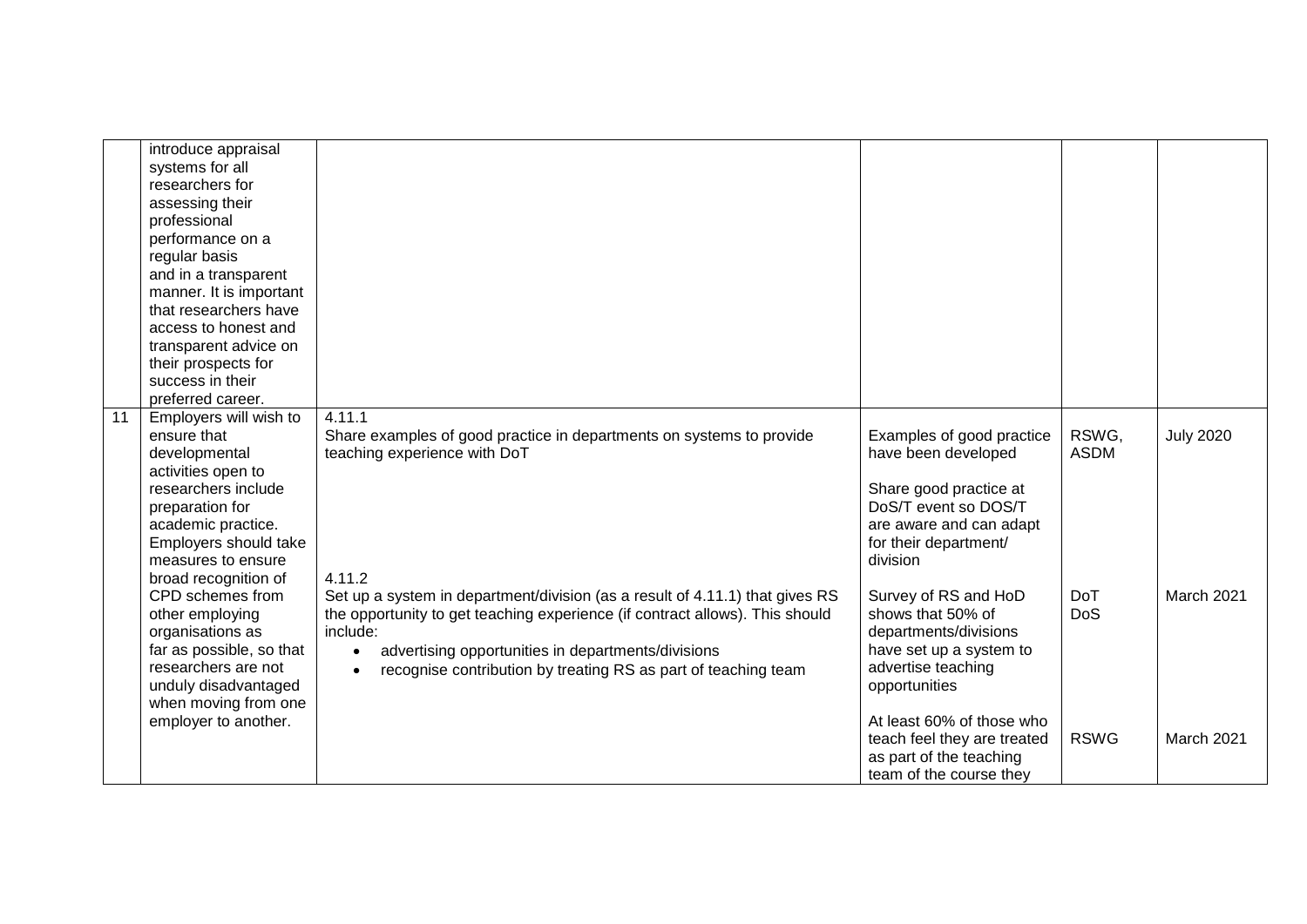|                 |                                                                                                                                                   | 4.11.3<br>Develop process of capturing RS who supervise UG/Masters project<br>students                                                        | are involved in as<br>measured by CROS 2021.<br>50% of Departments<br>(where it is relevant) have<br>numbers on how many RS<br>support UG/Masters<br>projects | <b>DoT</b><br><b>DoS</b>       | <b>July 2021</b> |
|-----------------|---------------------------------------------------------------------------------------------------------------------------------------------------|-----------------------------------------------------------------------------------------------------------------------------------------------|---------------------------------------------------------------------------------------------------------------------------------------------------------------|--------------------------------|------------------|
| $\overline{12}$ | Employers will ensure<br>that where researchers<br>are provided with<br>teaching and<br>demonstrating<br>opportunities as part of<br>their career | 4.12.1<br>Encourage RS (who teach) to attend centrally offered teaching training and<br>training offered in departments.                      | Survey of RS shows that<br>at least 60% of those who<br>teach were encouraged to<br>attend training (as<br>measured by CROS 2021)                             | P<br><b>DoT</b><br><b>ASDM</b> | March 2021       |
|                 | development,<br>suitable training and<br>support is provided.                                                                                     | 4.12.2<br>Develop online doctoral supervision training for staff                                                                              | <b>Doctoral Supervision</b><br>training has been<br>developed                                                                                                 | <b>ASDM</b>                    | August 2020      |
|                 |                                                                                                                                                   |                                                                                                                                               | 40% of RS who supervise<br>Doctoral students are<br>aware of Doctoral<br>Supervision training as<br>measured by CROS 2021                                     | <b>ASDM</b>                    | March 2021       |
| 13              | <b>Employers and</b><br>researchers can often<br>benefit if researchers<br>have an input into<br>policy and practice<br>through appropriate       | 4.13.1<br>RS representative on the Universities Self-Assessment Team (USAT) for<br>Athena SWAN in preparation for Silver submission<br>4.13.2 | <b>USAT</b> membership<br>includes RS<br>representative                                                                                                       | <b>EDO</b>                     | December<br>2019 |
|                 | representation at staff<br>meetings and on                                                                                                        | Faculties/School/Departments/divisions to recruit RS representatives on all<br>relevant committees (e.g. Research, ED&I, Athena Swan)         | RS have been invited to<br>have representatives at all                                                                                                        | <b>DRSC</b><br>HoD             | December<br>2020 |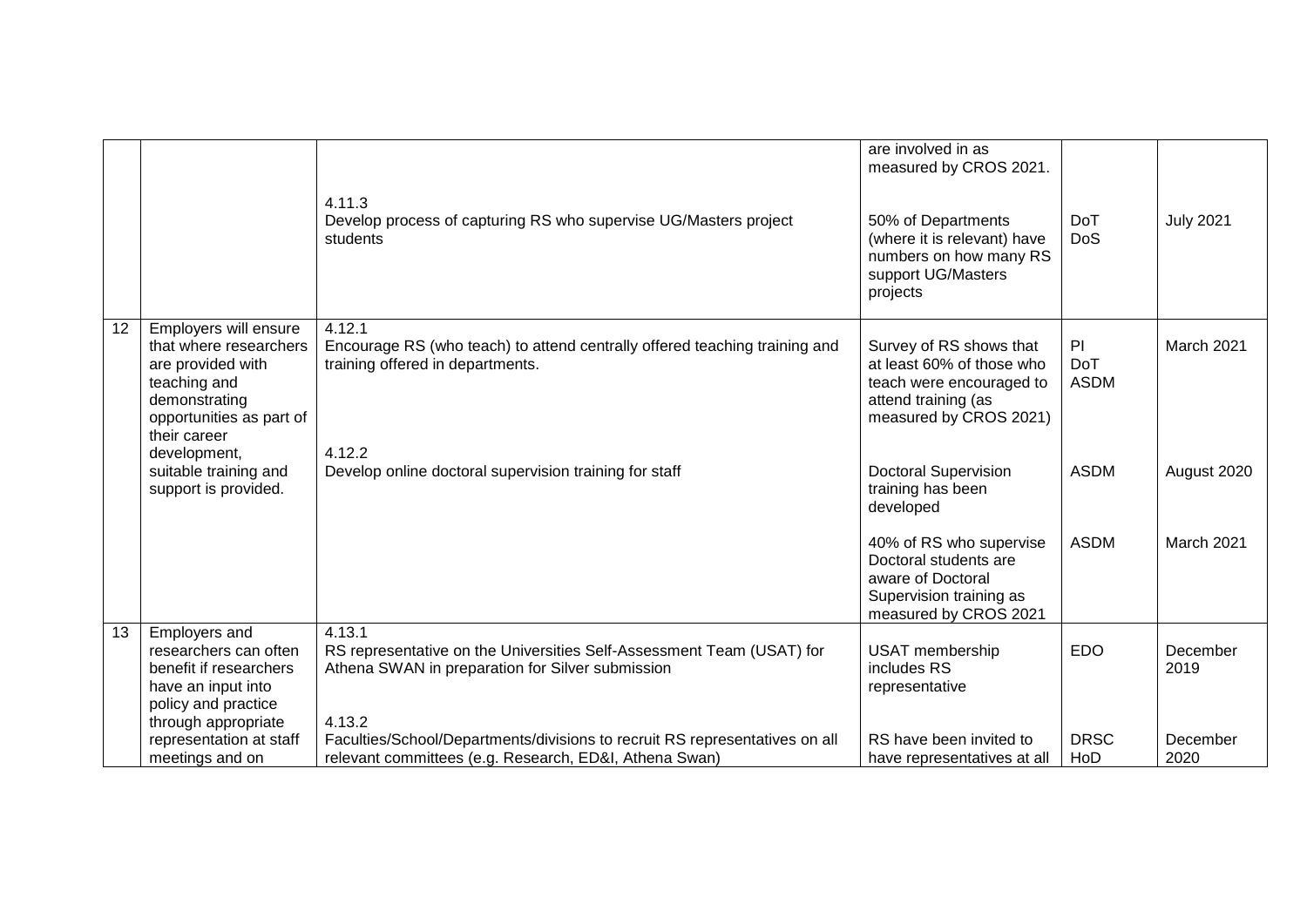|                | organisation or        |                                                                                                                                                                                                                                                                                              | relevant committees                                                                                    |                  |                  |
|----------------|------------------------|----------------------------------------------------------------------------------------------------------------------------------------------------------------------------------------------------------------------------------------------------------------------------------------------|--------------------------------------------------------------------------------------------------------|------------------|------------------|
|                | management             |                                                                                                                                                                                                                                                                                              |                                                                                                        |                  |                  |
|                | committees.            | 4.13.3                                                                                                                                                                                                                                                                                       |                                                                                                        |                  |                  |
|                |                        | Raise awareness that RS are welcome at departmental/division meetings:<br>Invite all RS (or have RS representative)<br>$\bullet$<br>Include RS in all emails about departmental/division meetings.<br>$\bullet$<br>Set up mechanism so RS have a standing item on RS matters on<br>$\bullet$ | CROS 2021 indicates that<br>RS in 50% of departments<br>are invited to attend<br>departmental/division | HoD<br><b>DC</b> | December<br>2020 |
|                |                        | the agenda                                                                                                                                                                                                                                                                                   | meetings                                                                                               |                  |                  |
|                |                        | Pls to actively encourage RS to attend all department/division<br>meetings                                                                                                                                                                                                                   | 60% of RS feel part of<br>departmental community<br>(as measured in CROS                               |                  |                  |
|                |                        |                                                                                                                                                                                                                                                                                              | 2021 compared to 50% in<br>CROS 2019)                                                                  |                  |                  |
| 14             | Mentoring              | 4.14.1                                                                                                                                                                                                                                                                                       |                                                                                                        |                  |                  |
|                | arrangements should    | All research staff to be offered a mentor when starting a new role at Bath                                                                                                                                                                                                                   | 50% of RS are aware of                                                                                 | <b>DRSC</b>      | March 2021       |
|                | be supported           |                                                                                                                                                                                                                                                                                              | mentoring support                                                                                      | <b>MC</b>        |                  |
|                | by employers as a key  |                                                                                                                                                                                                                                                                                              | available as measured by                                                                               |                  |                  |
|                | mechanism for career   |                                                                                                                                                                                                                                                                                              | <b>CROS 2021</b>                                                                                       |                  |                  |
|                | development and        |                                                                                                                                                                                                                                                                                              |                                                                                                        |                  |                  |
|                | enhancement.           |                                                                                                                                                                                                                                                                                              |                                                                                                        |                  |                  |
|                |                        |                                                                                                                                                                                                                                                                                              |                                                                                                        |                  |                  |
|                | <b>PRINCIPLE 5</b>     |                                                                                                                                                                                                                                                                                              |                                                                                                        |                  |                  |
|                |                        | Individual researchers share the responsibility for and need to pro-actively engage in their own personal and career development, and lifelong                                                                                                                                               |                                                                                                        |                  |                  |
|                | learning.              |                                                                                                                                                                                                                                                                                              |                                                                                                        |                  |                  |
| $\overline{4}$ | Researchers should     | 5.4.1                                                                                                                                                                                                                                                                                        |                                                                                                        |                  |                  |
|                | also be aware that the | Departments/Divisions to support RS in establishment of RS networks (if                                                                                                                                                                                                                      | <b>Survey across University</b>                                                                        | <b>DRSC</b>      | December         |
|                | skills and             | appropriate Faculty/School wide) for example by:                                                                                                                                                                                                                                             | shows that we have 5                                                                                   | HoD              | 2020             |
|                | achievements required  | HoD/DRSC chairing a first RS meeting<br>$\bullet$                                                                                                                                                                                                                                            | networks                                                                                               |                  |                  |
|                | to move on from a      | HoD providing a small catering budget for network<br>$\bullet$                                                                                                                                                                                                                               |                                                                                                        |                  |                  |
|                | research position may  |                                                                                                                                                                                                                                                                                              |                                                                                                        |                  |                  |
|                | not be the same as the |                                                                                                                                                                                                                                                                                              |                                                                                                        |                  |                  |
|                | skills and             |                                                                                                                                                                                                                                                                                              |                                                                                                        |                  |                  |
|                | achievements which     |                                                                                                                                                                                                                                                                                              |                                                                                                        |                  |                  |
|                | they displayed to      |                                                                                                                                                                                                                                                                                              |                                                                                                        |                  |                  |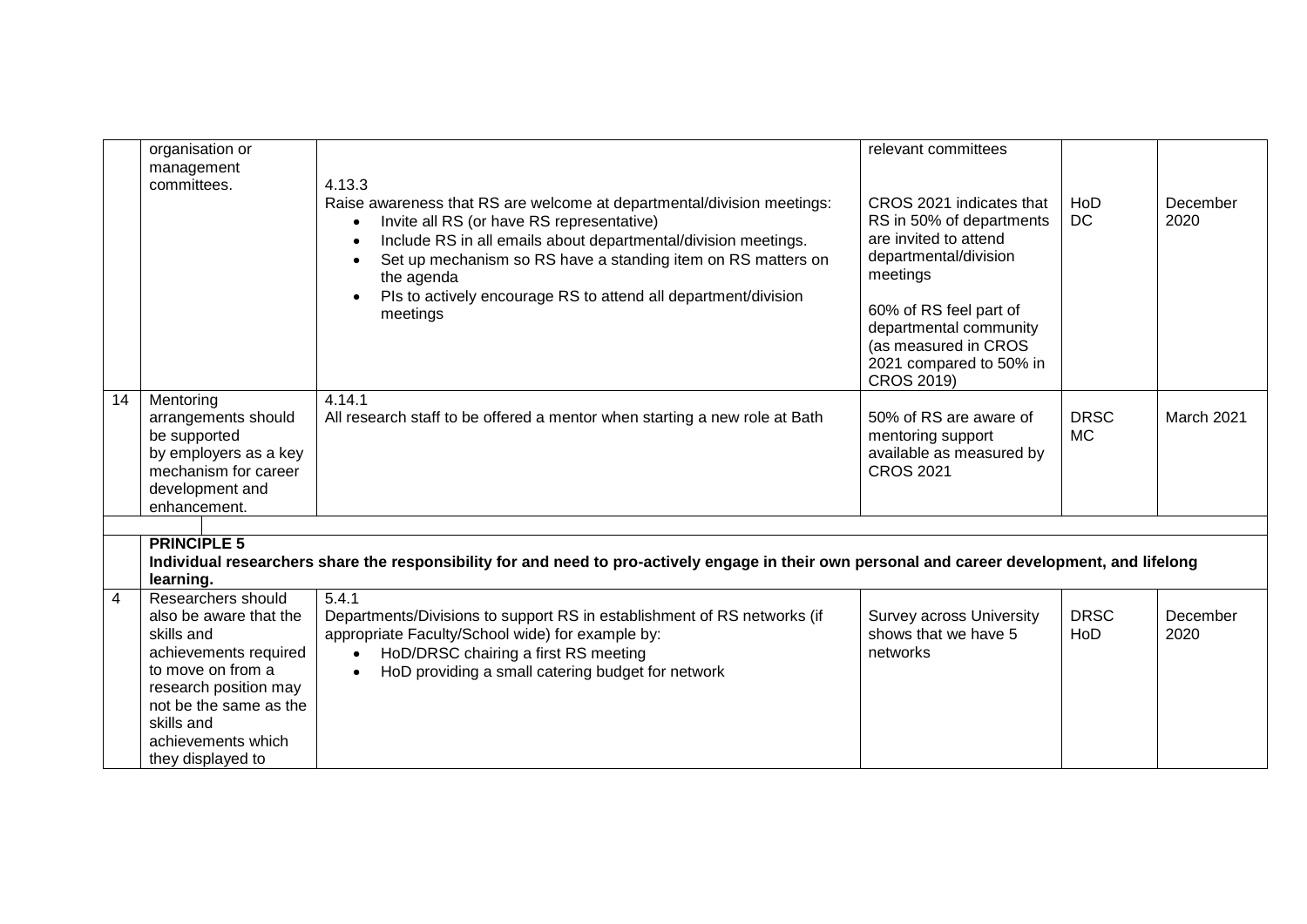|   | reach that position.                          |                                                                              |                           |             |                   |
|---|-----------------------------------------------|------------------------------------------------------------------------------|---------------------------|-------------|-------------------|
| 5 | Researchers should                            | 5.5.1                                                                        |                           |             |                   |
|   | recognise that the                            | Increase awareness amongst RS of Concordat to Support Career                 | Increase percentage of RS | ASDM,       | March 2021        |
|   | primary responsibility                        | Development of Researchers and the Universities Code of Practice for the     | aware of Concordat and    | RSWG,       |                   |
|   | for managing and                              | <b>Employment of Research Staff.</b>                                         | CoP as measured by        | <b>URC</b>  |                   |
|   | pursuing their career is                      |                                                                              | CROS (from 50% in 2019    |             |                   |
|   | theirs. Accordingly,                          |                                                                              | to 70% in 2021)           |             |                   |
|   | they should identify                          |                                                                              |                           |             |                   |
|   | training needs and                            | 5.5.2                                                                        |                           |             |                   |
|   | actively seek out                             | Remind HoD at HoD meeting what the HR Excellence in Research award is        | HoD aware of new action   | PVCR,       | <b>March 2020</b> |
|   | opportunities                                 | and inform them of the new actions; then follow up with regular emails to    | plan and can thus support | Chair of    |                   |
|   | for learning and                              | update on developments                                                       | implementation            | <b>RSWG</b> |                   |
|   | development in order                          |                                                                              |                           |             |                   |
|   | to further that career                        | 5.5.3                                                                        |                           |             |                   |
|   | and take personal                             | Explore efficient ways to regularly inform PIs: Together with the Department | Have a strategy for       | ASDM,       | <b>March 2020</b> |
|   | responsibility for their                      | of Communications explore best ways to communicate with PIs                  | efficient communication   | <b>HoC</b>  |                   |
|   | choices. Research                             |                                                                              | with PIs                  |             |                   |
|   | managers and                                  |                                                                              |                           |             |                   |
|   | employers also have a                         |                                                                              |                           |             |                   |
|   | responsibility to                             |                                                                              |                           |             |                   |
|   | provide honest advice                         |                                                                              |                           |             |                   |
|   | and appropriate                               |                                                                              |                           |             |                   |
|   | structures, and to                            |                                                                              |                           |             |                   |
|   | equip researchers with<br>the tools to manage |                                                                              |                           |             |                   |
|   | their own careers.                            |                                                                              |                           |             |                   |
|   | Research managers                             |                                                                              |                           |             |                   |
|   | should encourage                              |                                                                              |                           |             |                   |
|   | research staff under                          |                                                                              |                           |             |                   |
|   | their supervision to                          |                                                                              |                           |             |                   |
|   | attend appropriate                            |                                                                              |                           |             |                   |
|   | training and career                           |                                                                              |                           |             |                   |
|   | development courses                           |                                                                              |                           |             |                   |
|   | and events.                                   |                                                                              |                           |             |                   |
|   |                                               |                                                                              |                           |             |                   |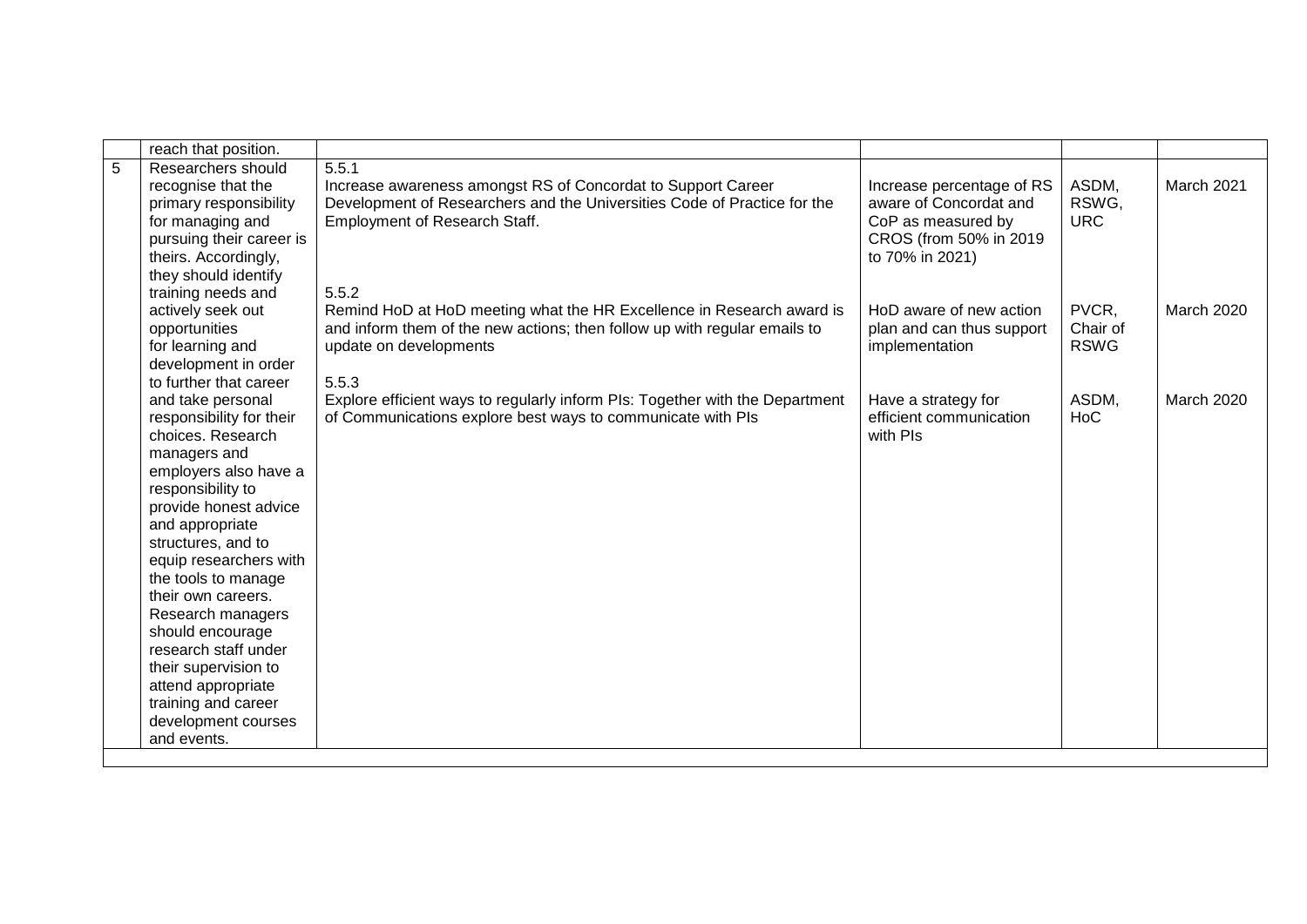|    | <b>PRINCIPLE 6</b>                                                                                                                                         | Diversity and equality must be promoted in all aspects of the recruitment and career management of researchers. |                                                                            |             |             |
|----|------------------------------------------------------------------------------------------------------------------------------------------------------------|-----------------------------------------------------------------------------------------------------------------|----------------------------------------------------------------------------|-------------|-------------|
| 10 | Employers should also<br>consider participation<br>in schemes such as<br>the Athena SWAN<br>Charter, the Juno<br>Project and other<br>initiatives aimed at | 6.10.1<br>Continue to support departments to achieve the Athena SWAN Bronze<br>Award                            | 100% academic<br>departments have a<br>minimum of Bronze award<br>by 2020. | FC, DSAT    | August 2020 |
|    | promoting diversity in<br>research careers.                                                                                                                | 6.10.2<br>Continue to work towards University of Bath submission for Athena SWAN<br><b>Silver Award</b>         | Application submitted                                                      | <b>USAT</b> | April 2021  |

\* The Action plan has been developed against the Concordat that was published in 2008.

ADR: Associate Dean Research ASDM: Academic Staff Development Manager CoP: Code of Practice CROS: Careers in Research Online Survey DRSC: Departmental Research Staff Coordinator DC: Departmental Coordinator DoS: Director of Studies DoT: Director of Teaching DSAT: Department Self-Assessment Team EDO: Equality and Diversity Officer FC: Faculty Champion HoC: Head of Communications HoD: Head of Department HRGD: Head of Research Grant Development HRII: Head of Research Information & Impact LODM: Learning & Organisational Development Manager MC: Mentoring Co-ordinator PI: Principle Investigator/Line manager of research staff PVCR: Pro-Vice Chancellor Research RCDA: Researcher Career Development Adviser RDM: Research Development Manager